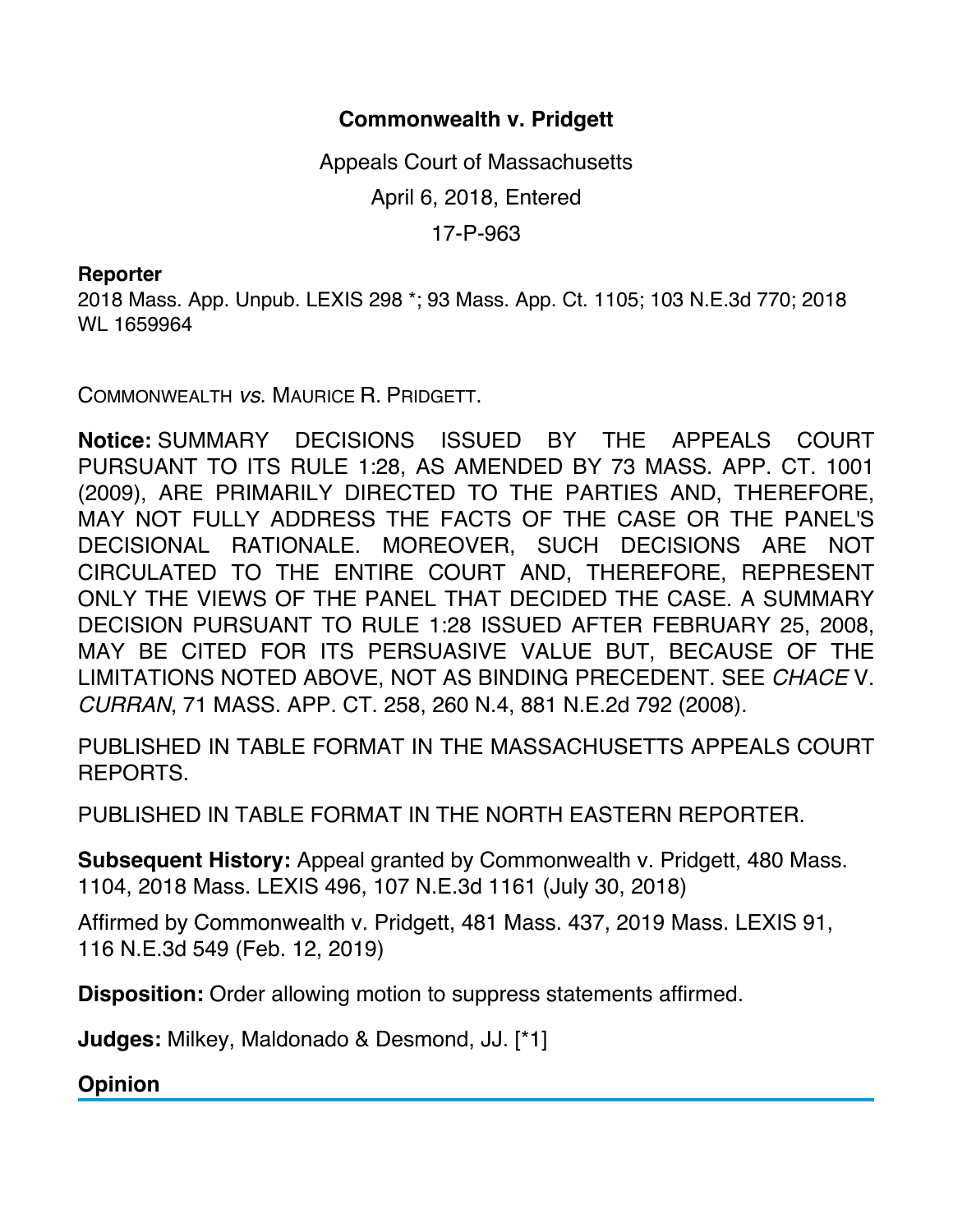## *MEMORANDUM AND ORDER PURSUANT TO RULE 1:28*

The defendant was arrested when he was sitting in the passenger seat of a stolen car. He was charged with receiving a stolen motor vehicle, subsequent offense, and receiving stolen property over \$250 with respect to certain items found in the car. The defendant filed a motion to suppress the statements he made to a police officer after the arrest. That motion was allowed by a Boston Municipal Court judge. On the Commonwealth's interlocutory appeal, we affirm.

*Background*. The following facts were elicited at a hearing on the motion to suppress.<sup>1</sup> On September 9, 2016, a police officer was patrolling the Mattapan section of Boston in his unmarked vehicle. On one of the streets, he noticed the defendant leaning against a car while speaking on a cellular telephone. After the officer checked the vehicle's license plate number against a database, he learned that the vehicle had been stolen, and he contacted a police dispatcher to confirm that. As the officer was waiting for the dispatcher's response, he saw the defendant open the front door of the car on the passenger side, toss something inside the vehicle, and then resume leaning  $\lceil 2 \rceil$  against the vehicle.<sup>2</sup> After observing the defendant enter the vehicle and sit in its front passenger seat, the officer told back-up patrol units to "move in" on the defendant, which they did.

Three uniformed patrol unit officers then removed the defendant from the car and placed him in handcuffs. Shortly after, the first officer approached and attempted to administer Miranda warnings. However, as the officer was giving the warnings, the defendant volunteered that he knew that the car had been stolen but that he had not stolen it. After the officer succeeded in completing the Miranda warnings, the defendant repeated his statements. In response to the officer's inquiry whether he would find the defendant's fingerprints on the vehicle's steering wheel, the defendant added that he had started the car in order to charge his telephone and turn on the air conditioner. The defendant also stated that a cellular telephone and a "tablet" device found in the car were his but might have been stolen because he bought them "on the street."

Arguing that the police lacked probable cause to arrest him and search the vehicle, the defendant moved to suppress the statements he made to police following those [\*3] events. The judge allowed the motion and the Commonwealth appealed.

<sup>1</sup> The motion judge made no written findings of fact, but he credited "in full" the testimony of the police officer who was the sole witness at the motion hearing.

<sup>&</sup>lt;sup>2</sup> The officer testified that the car was not running at that time.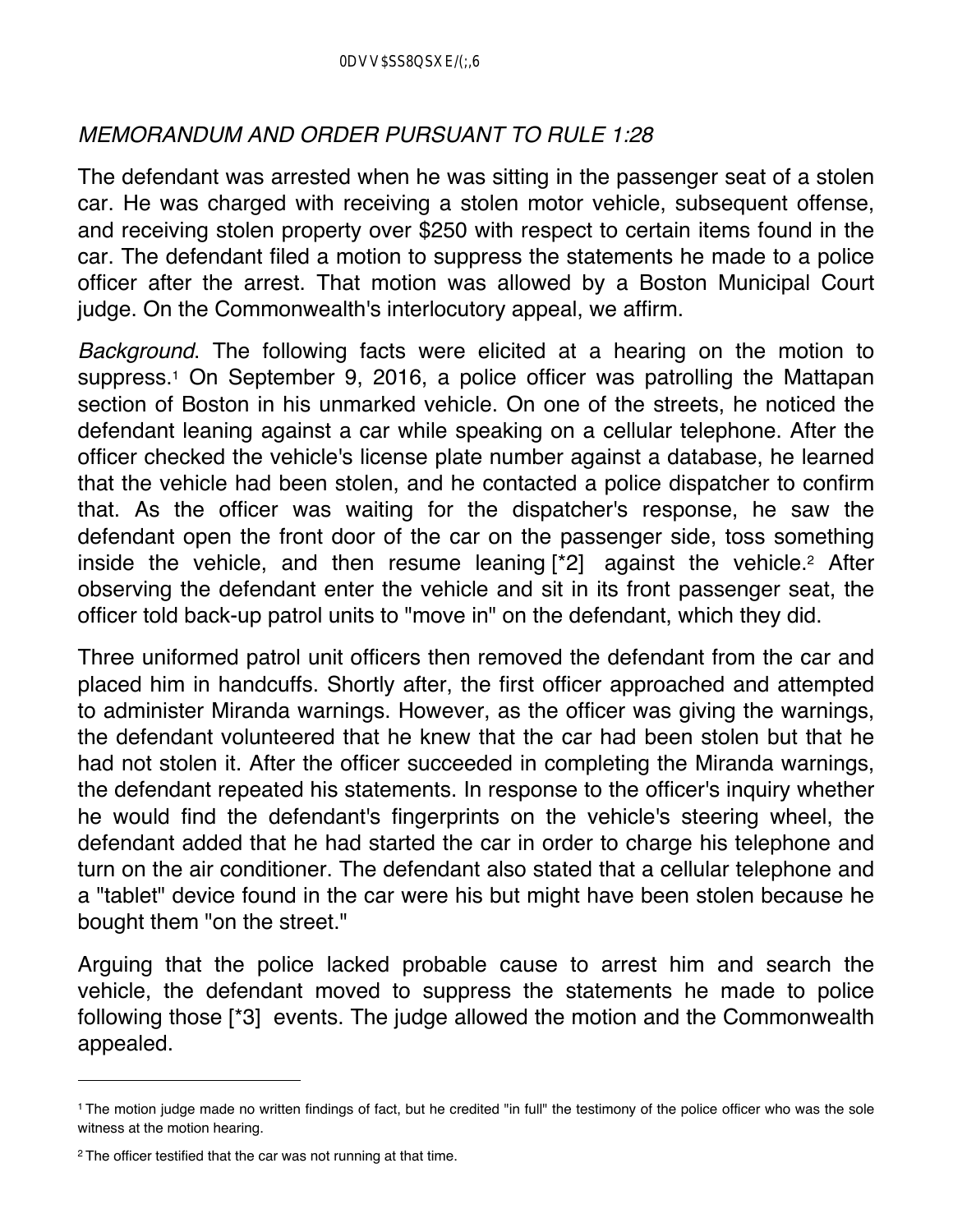*Discussion*. As noted, the judge fully credited the testimony of the Commonwealth's sole witness, and there is no dispute as to the subsidiary facts. We "conduct an independent review of [the motion judge's] ultimate findings and conclusions of law." *Commonwealth* v. *Jimenez*, 438 Mass. 213, 218, 780 N.E.2d 2 (2002).

We begin our review by examining the grounds on which the judge relied in allowing the defendant's motion. The judge stated that he was allowing it "due to the fact that the [patrol unit] officers seized and arrested the [d]efendant *prior to [the first officer's] administering of the Miranda rights*" (emphasis supplied). To the extent the judge meant the latter part of the statement to be taken literally, his referenced ground finds no support in the case law, as both parties acknowledge. Indeed, while there is no prohibition on giving Miranda warnings before a defendant is arrested, they are typically given after arrest.

At the same time, the judge's statement may simply have been a slip of the tongue, as the Commonwealth acknowledged at oral argument. It may well be that the actual reason the judge allowed the motion was the one argued by the defendant, namely that his arrest was [\*4] unsupported by probable cause and that the statements he made must be suppressed as the fruit of the poisonous tree. See *Commonwealth* v. *Lunden*, 87 Mass. App. Ct. 823, 826, 35 N.E.3d 412 (2015), and cases cited. In either event, because we can affirm the judge's order on any grounds supported by the record and findings, see *Commonwealth* v. *Va Meng Joe*, 425 Mass. 99, 102, 682 N.E.2d 586 (1997), we turn to whether the seizure of the defendant was lawful.

The Commonwealth correctly does not dispute that in the circumstances the patrol unit officers effected an arrest of the defendant, which required probable cause in order to be lawful.3 See *Commonwealth* v. *Landry*, 438 Mass. 206, 210, 779 N.E.2d 638 (2002). "[P]robable cause exists where, at the moment of arrest, the facts and circumstances within the knowledge of the police are enough to warrant a prudent person in believing that the individual arrested has committed or was committing an offense." *Commonwealth* v. *Storey*, 378 Mass. 312, 321, 391 N.E.2d 898 (1979), cert. denied, 446 U.S. 955, 100 S. Ct. 2924, 64 L. Ed. 2d 813 (1980). Here, it is uncontested that the defendant was arrested because he was believed to have committed the crime of receiving a stolen motor vehicle. See G. L. c. 266, § 28(*a*). That offense requires proof of the following elements: "(1) the

<sup>&</sup>lt;sup>3</sup> The Commonwealth presented no evidence at the suppression hearing indicating that the detention and handcuffing of the defendant was justified on a lesser basis than probable cause, such as being within the scope of a lawful investigatory stop or reasonably necessary to ensure officer or public safety. See, e.g., *Commonwealth* v. *Williams*, 422 Mass. 111, 118-119, 661 N.E.2d 617 (1996).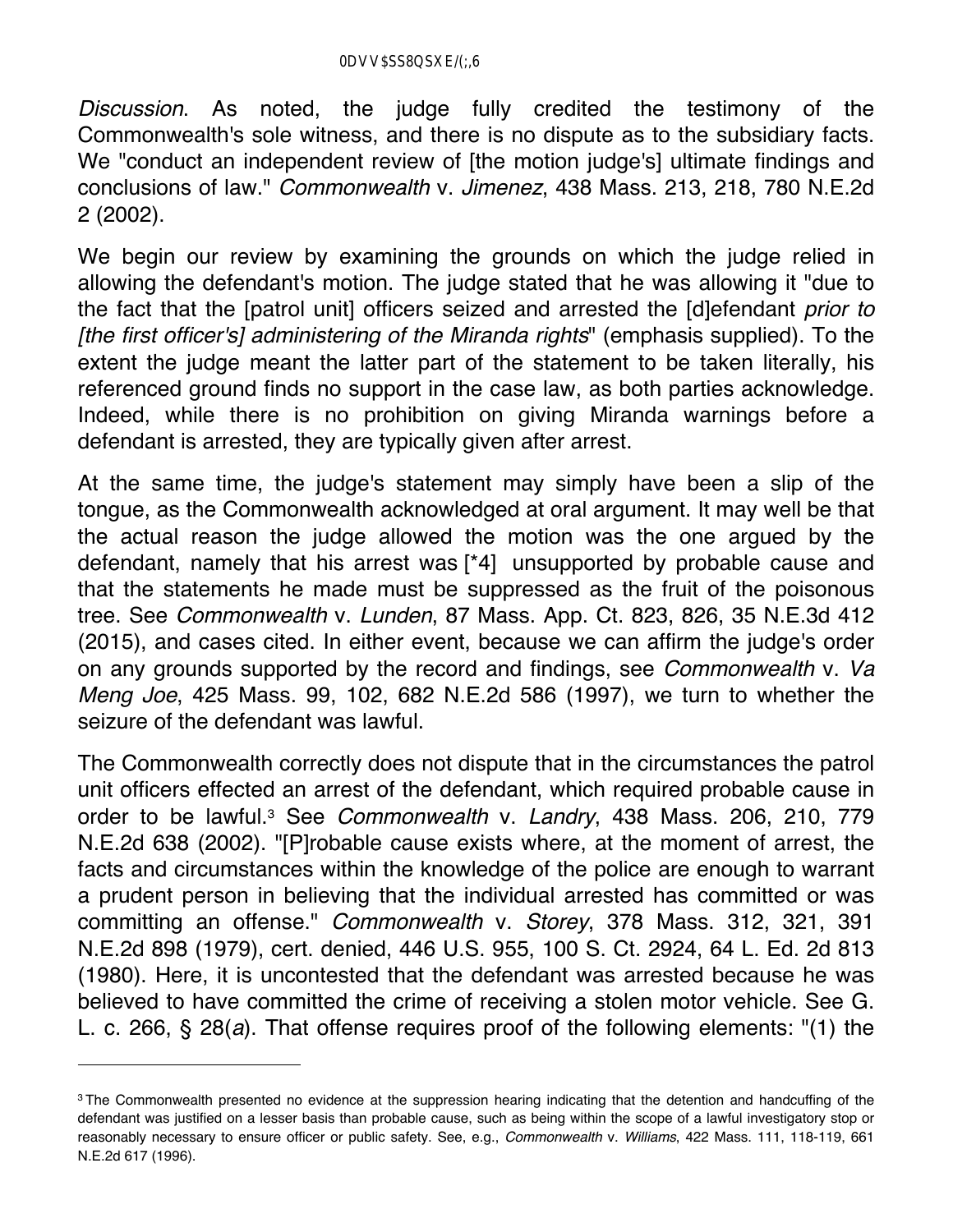motor vehicle is stolen; (2) the defendant possessed the motor vehicle; and (3) the defendant knew that the motor vehicle was stolen." *Commonwealth* v. *Aponte*, 71 Mass. App. Ct. 758, 760, 887 N.E.2d 266 (2008) (quotation omitted). For the patrol officers to have probable cause to arrest the defendant, [\*5] it must have been reasonable to believe, based on the facts and circumstances known to them and the first officer before the arrest, that these elements were satisfied.

As is uncontested, the police plainly had a solid basis for believing that the vehicle was stolen. Whether the police had a sufficient basis to believe that the defendant "possessed" the vehicle lies in at least some doubt. For purposes of G. L. c. 266, § 28(*a*), we have interpreted possession as "the exercise of dominion and control over the motor vehicle." *Commonwealth* v. *McArthur*, 55 Mass. App. Ct. 596, 598, 773 N.E.2d 448 (2002). The Commonwealth's strongest evidence to support a belief that the defendant had exercised dominion and control over the vehicle is the fact that  $-$  in the absence of anyone else  $-$  he had taken various actions that could be viewed as "proprietary" (leaning on the car, opening its door, putting something into the car, and occupying a passenger seat). Although this evidence was marginal, we assume arguendo that it was sufficient to establish a reasonable basis for the police to believe that the defendant possessed the car.

With respect to knowledge that the vehicle has been stolen, we have long held, in the context of analyzing the sufficiency of evidence at trial, that possession alone [\*6] is not enough to establish knowledge. See *Commonwealth* v. *Johnson*, 7 Mass. App. Ct. 191, 193, 386 N.E.2d 798 (1979) ("The defendant's presence as a passenger in the stolen car did not alone satisfy the statutory requirement of knowing possession of the vehicle . . . , but his presence supplemented by other incriminating evidence justified submission of the issue to the jury"). See also *Commonwealth* v. *Namey*, 67 Mass. App. Ct. 94, 98-99, 852 N.E.2d 116 (2006) (jury could find that "the defendant possessed sufficient knowledge that the car in which he was seated was, in fact, stolen," where the car's ignition had been "popped" and the door lock on the front passenger side was absent or damaged).

On the record before us, the Commonwealth is unable to point to any evidence that the police had prior to the defendant's arrest that could support a reasonable belief that he was aware that the car had been stolen. Acknowledging that, the Commonwealth asks us to adopt a rule that — for purposes of assessing probable cause — police can infer a defendant's knowledge that a vehicle was stolen from his mere possession of it.<sup>4</sup> Without foreclosing a possibility of drawing such an

<sup>4</sup> There is no evidence in the record as to when the vehicle was stolen. Compare *Commonwealth* v. *Hunt*, 50 Mass. App. Ct. 565, 569 n.2, 739 N.E.2d 284 (2000) ("[W]hen a defendant possesses property 'recently' stolen, that possession alone is a sufficient basis for the jury to infer that he knows it to be stolen").